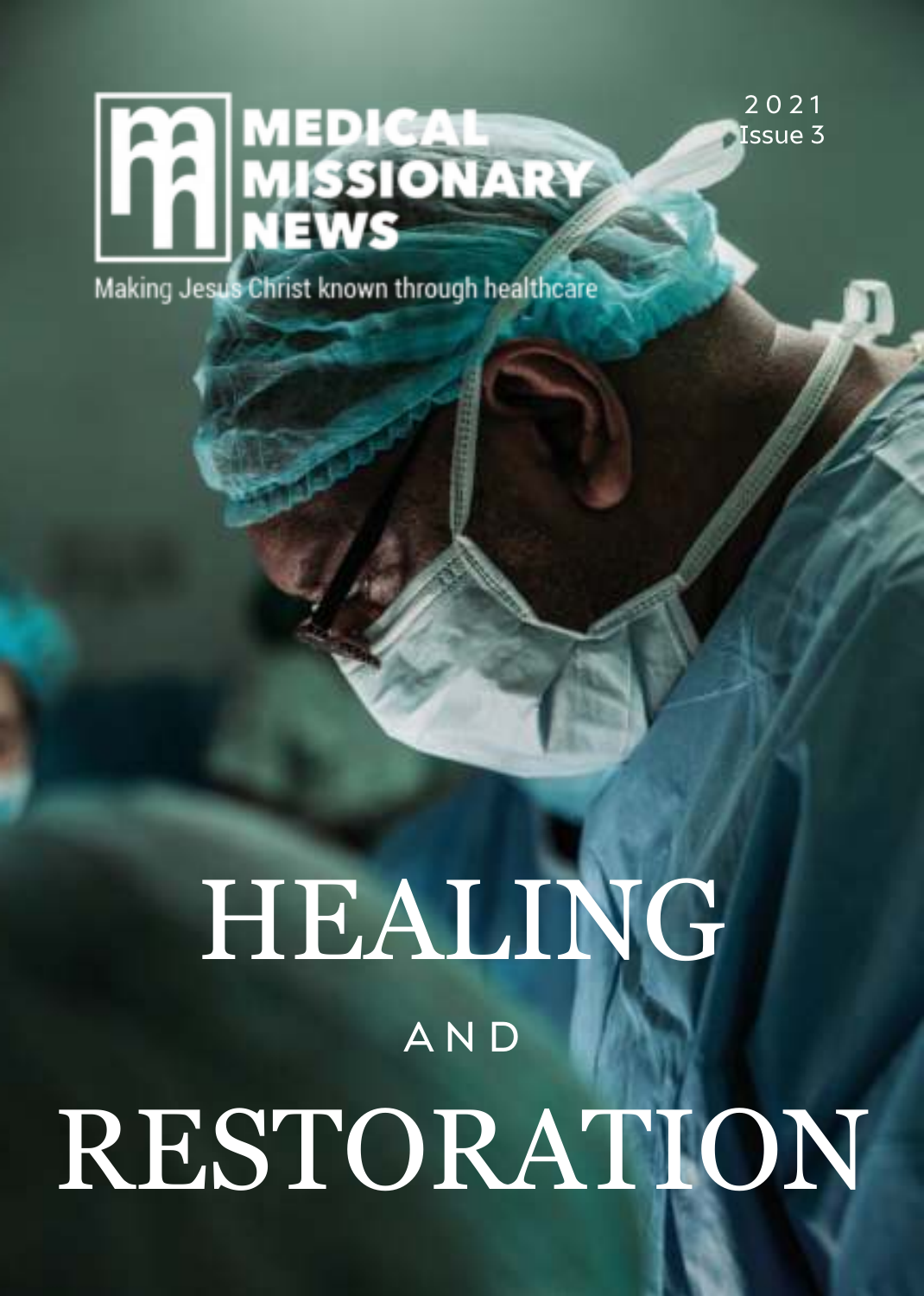## H E A L E D IN **HIS NAME**

narily privileged. We have a National Health Service that takes very good care of us when we need it and it does so without us having to worry about paying for the treatment we receive. I know it does not deliver all that many people want: human nature is such that our expectations are almost limitless when we do not have to pay, but when we need help we happily avail of NHS care without worry. But the care is not free. Everything has a cost. The question is 'Who pays?' I

friend of mine visited a tea plantation in India many years ago. The children of all those who worked on the plantation went to a nearby private school with fees paid for by the plantation company. When asked about this, the workers did not say their children's education was free. Rather they said the fees were paid for them by the company. They understood not that it was free, but that there was a cost that had to be paid and that it was paid on their behalf by the company. Most are not so fortunate.

**1**

n the UK we are extraordi-Healthcare is expensive. In most I am reminded of when a good chronic illness, disability and death. countries of the world, healthcare must be paid for by the patient or their relatives. My son in the USA has just had to pay over \$3000, despite very good insurance, for his wife's straightforward, uncomplicated delivery of the birth of their latest child. In some countries families are bankrupted by healthcare costs and in others the debt can result in bonded labour for generations. This presumes that there is healthcare available. For many, there is nothing available or, if it is, the costs make it beyond reach. The result: preventable sickness,

> Such was the situation for the woman who was in the crowd when Jesus was on his way to the home of Jairus, the synagogue ruler, to lay his hands in healing on his sick daughter. The woman had endured much at the hands of many physicians, and had spent all that she had and was not helped at all, but rather had grown worse (Mark 5:26-34). She was convinced that the mere touch of Jesus' garments would be curative for her, and so it was. But she was

whole truth to Jesus whereupon he said to her "Daughter, your faith has made you well; go in peace and be healed (in a state of wholeness) from your affliction (scourge: illness implied)" – the meaning of the Greek is much broader than referring to just physical healing.

What has this to do with mission hospitals today? Throughout the current COVID-19 pandemic we have seen on our television screens distressing images of sickness, death, overwhelmed hospitals and staff and distraught relatives. Our hearts are moved and in compassion we give to organisations that strive to help. This seems to many to be a normal, natural response to the distress of other human beings, yet in many countries and cultures this is not necessarily the response. Globally, what we consider normal and natural is actually the outworking of a set of values based on the Christian faith. Such was the case with Florence Nightingale, who introduced nursing care as we know it today, yet in her time it was revolutionary.

This Christian value set seeks, out by Peter Gill of compassion, to provide healing for the sick as our Lord Jesus did.

discovered, and confessed the But, if that is the sole intent of our actions we misunderstand the healing that Jesus came to provide, for a Biblical understanding of restoring to health is actually a restoring to wholeness: the body to physical well-being and the soul to spiritual well-being with God. If we seek mere physical well-being in a mission hospital we are merely humanitarian, no different from the many secular organisations. However, if we seek to support those who strive to restore the whole person to well-being: body to health and soul to salvation through Jesus Christ, we seek an eternal and truly good work in God's eyes. This is work of the mission hospitals you, through MMN, support.

> Mark 6:5 gives us a sobering evaluation of physical healing only: "He (Jesus) could do no miracle there except that He laid His hands on a few sick people and healed them". Surely the greatest miracle in this life is the new birth of man or woman, for as Jesus himself said, "Truly, truly, I say to you, unless one is born again he cannot see the kingdom of God."

MMN Trustee

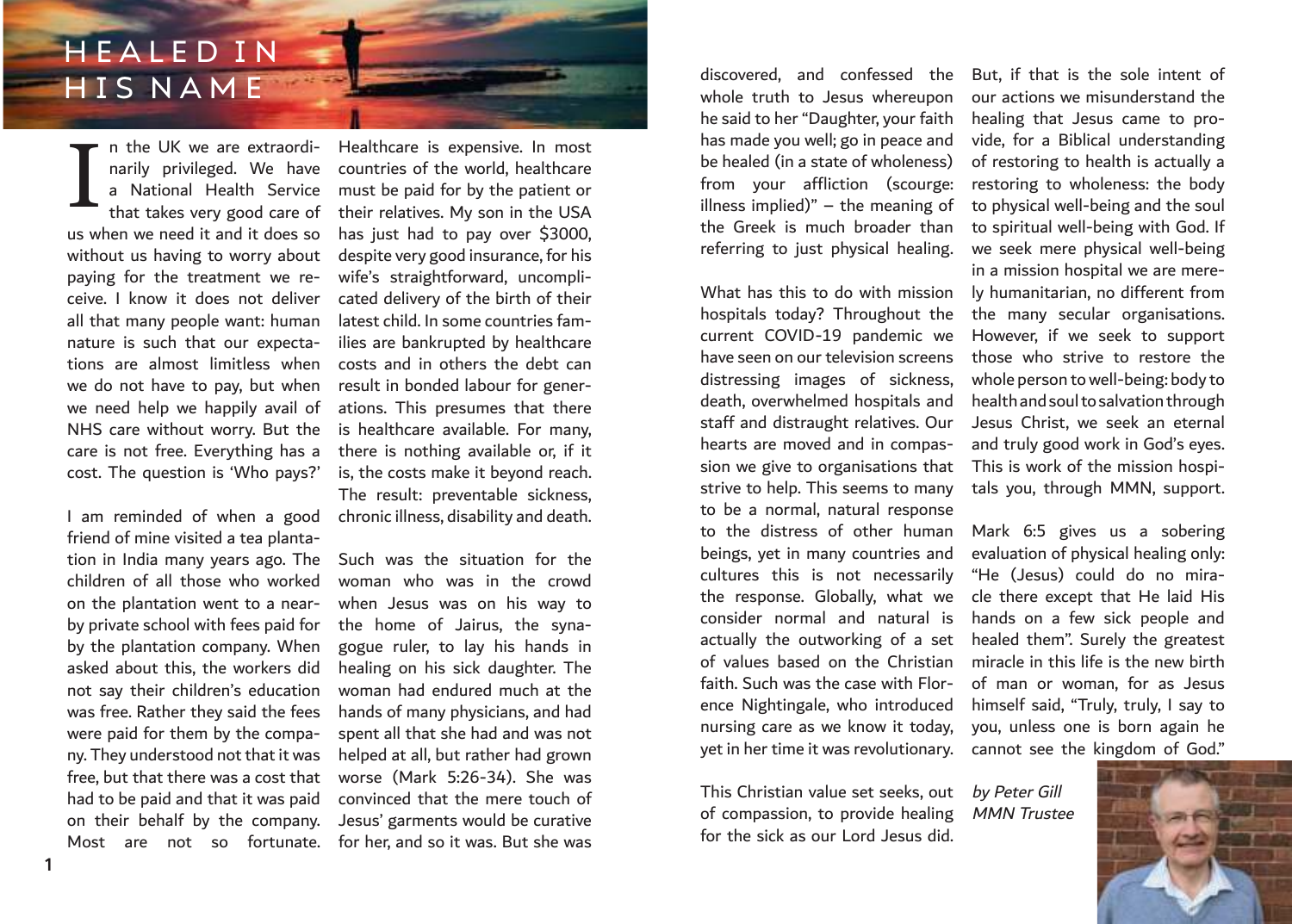# Care IN TROUBLED TIMES **B E T H A N Y H O S P I T A L , I N D I A**

ethany Hospital is a 200-bedded hospital situated in Thane, on the outskirts of Mumbai city, India. It was established in 1997 with a vision to communicate the love of Christ through quality healthcare, catering especially to sections of the community who would otherwise find these services beyond their means. B

In normal times, managing a hospital of this size is never easy. But in March 2020, we were faced with the At the peak, our COVID centre unprecedented COVID-19 crisis.

Within days, one of our

buildings was set apart as a dedicated COVID-19 centre. Starting with 15 ICU and 45-ward beds, we had to eventually scale up to the building's full capacity of 75 beds.

It has been 16 months since we first opened our hospital to COVID-19 patients. Though our initial steps were taken nervously and reluctantly, we have seen the Lord lead us graciously to manage what is now a full-fledged COVID hospital.

had 8 to 10 patients on the ventilator at any given time. By 31st July 2021, we had treated more

than 3,800 COVID-19 suspected and positive cases at our facility. on Of them, around 96% recovered supplies was turning a huge cricompletely and were discharged. sis into an even bigger calamity. Mortality rate stands at 3.7%. The number of patients screened for At one stage, our fully

To date, out-patients stock so low that we were in consulted for COVID symp-danger of running out of oxytoms is more than 4,500, gen supply within three hours. COVID patients admitted and But the Lord miraculously treated is more than 3,800, intervened and averted a tragnon-COVID patients admitted edy: resulting in no casualties. and treated is more than 12,700 and non-COVID out-patients The challenges were very real

The first wave brought in a lot the many who prayed and interof uncertainty both medically ceded for us before the Throne of and administratively. With Mum-Grace. To them we are indebted. bai and Thane being among the most affected areas, the pressure B U T F O R T H E on the hospital was unrelent-G R A C E O F G O D ing. Municipal authorities kept Despite what has been a

To make matters worse, in April to be thankful for to our Lord. of this year, barely a few months after the first wave had abated, we were in the throes of the second wave. The rapidly rising numbers took us by surprise. It stretched COVID war room with dedica-

nationwide demand oxygen and medical

COVID symptoms until 31st occupied 75-bed COVID unit had July 2021 is over 116,500. 11 patients on the ventilator on high flow oxygen. It drained our

consulted is more than 98,000. and colossal, but so is the God U N C H A R T E R E D W A T E R S overwhelmed, had it not been for we trust in. We would have been

up the demand for more beds. daunting and, at times, depressing situation, we have much

us to almost breaking point. tion and commitment. Each day God blessed us with a sixmember core management team. Strong in faith, they manned the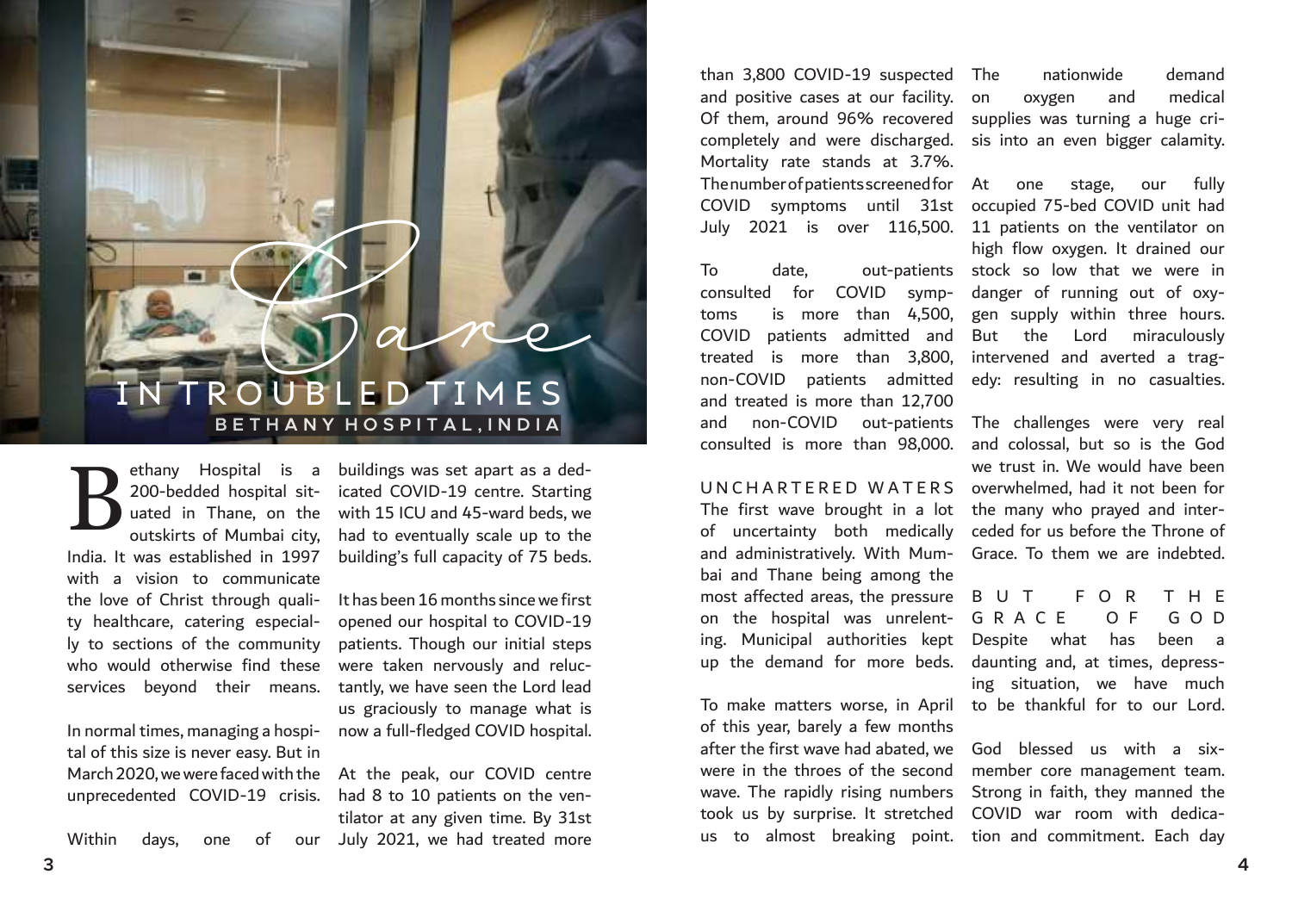

 $\mathbf{Many}$  of our health workers... the  ${\bf g}$ lorious have been able to communicate gospel...

demanded much from them: decisive decision-making, facing coupled with interferences from challenges that evolved daily, and a punishing schedule that had some of them spending six months hand. It's only by the grace of God working day and night without a that we were not crushed under break. They rose to the occasion.

ers who know the Lord have of the hospital continues to funcbeen able to communicate the tion alongside. Emergency laparotglorious gospel to several who omies, surgeries and deliveries are were admitted and even to regularly scheduled. The radiation some who passed on to eterni-therapy department sees about ty. We keep praying that the seed sown will bring forth much fruit.

Our healthcare staff have been outstanding in their respective roles. TO GOD BE THE GLORY They worked tirelessly to bring relief and comfort to patients. In the course of their efforts, many among them were infected. (The normal fund flow. Bethany was fear and the isolation can be quite taking a substantial financial hit debilitating.) But, by God's grace, all recovered and returned to work

tested to the hilt. With our COVID section operating at full capacity all year round, we were pressed on all sides. The count of patients needing hospitalisation outstripped the number of available beds be to God who supplied finances

authorities to take in more patients, politicians and bureaucrats, added to the complexity of the task at the weight of such expectations.

Many of our healthcare work- Toour relief, the non-COVID section 60 patients a day. Patients also come in for chemotherapy. Everyone is screened as per protocol.

with absolutely no loss of life. icantly higher cost of treating a Administratively, we have been ing and use of PPEs; healthcare almost always. The pressure from miraculously through unexpected To keep the hospital running such extraordinary circumstances required an above due to its COVID centre. This is due to several reasons: the signif-COVID patient due to barrier nursstaff working shorter shifts and having to be paid more as incentive; and, the policy to treat free of charge our staff and their relatives infected by COVID. But, praise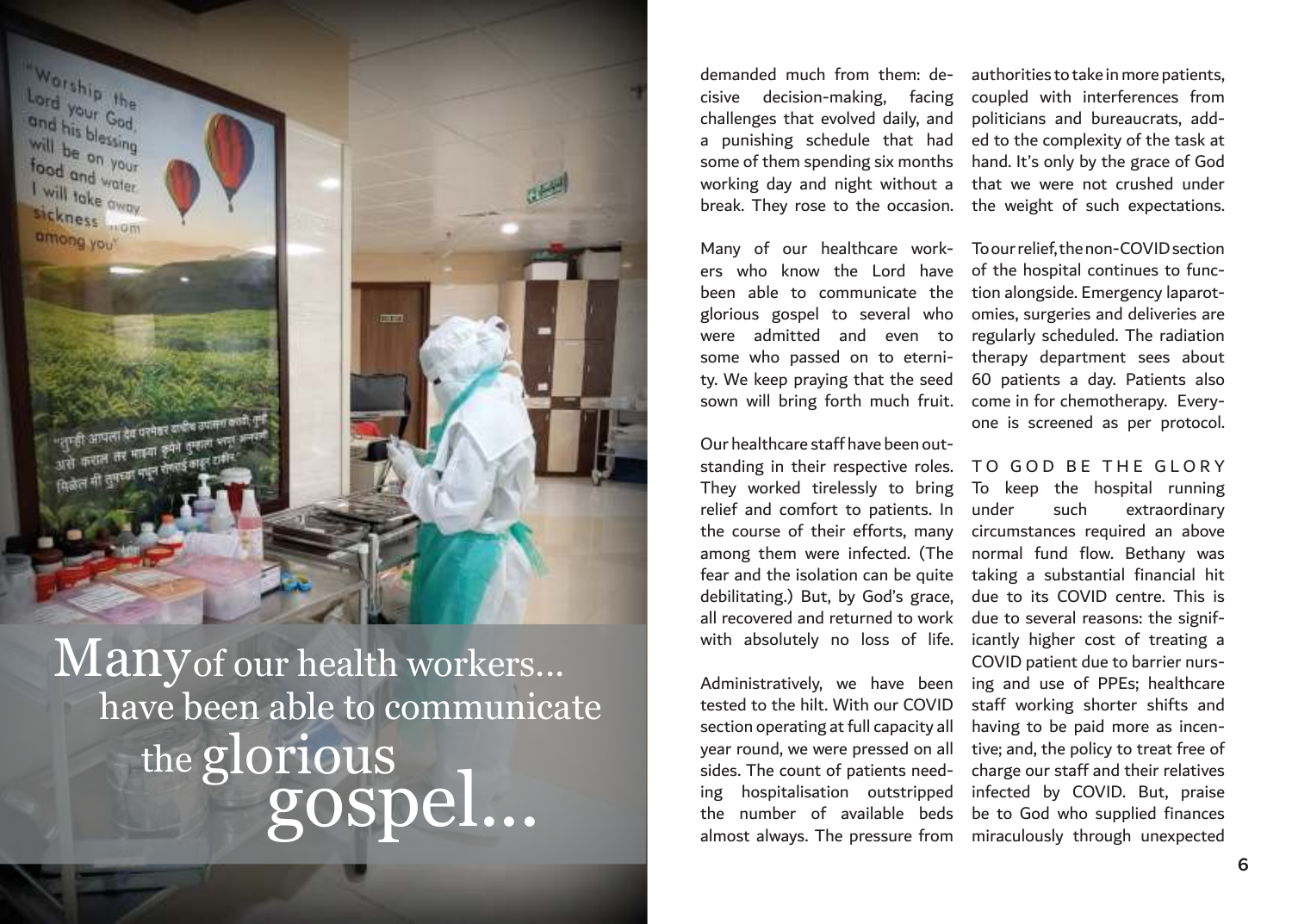sources. Failing which, would have struggled to function as a hospital.

As I write this note, we were appointed follow-up out of fear. felicitated for being the best All this has led to a few patients COVID establishment in the city of Thane by the Governor of the state. We give God the glory, and it has been marvellous in our eyes.

WHAT THE FUT URE HOLDS At Bethany, we expect to keep the COVID section open for another nine months. By which time, we are hoping and praying that the pandemic would have run its natural course. Our main

we challenge at present is dealing with several non-COVID cases. Patients are either reporting late for treatment or are missing their coming in with added problems.

> Looking ahead, what lies before us seems overwhelming. But as the saying goes "only the heart of God is capable of handling the aggregate of human suffering and pain, your heart and my heart is not big enough. God, however, burdens our heart and funnels portions that we can handle of these, so that we could be HIS hands and HIS feet."



# $MAYHIS \swarrow igh$  **S H I N E C H A V U M A M I S S I O N**

havuma Mission is located six miles south of the Angolan border, in the North West Province of Zambia. C

It was officially opened in 1923. On arrival, Mr and Mrs Wallace Logan were horrified to see a number of poles displaying human skulls. The deep spiritual darkness was evidenced by cruel and rampant witchcraft practices. Extreme poverty was everywhere and people mostly wore animal skin clothing. Chavuma Hill, 300 feet above the beautiful Zambezi River, was chosen for health reasons, as a high site away from

mosquito breeding swamps.

Outreaches and opportunities include medical services, literature work, gospel preaching, local Bible teaching, Sunday Schools, youth Bible studies, camp work, visitation, a nursing and midwifery college (opened on the mission in January, 2020), helping the needy and widows, as well as maintenance, etc. The recently revised Luvale New Testament, and soon to be audio version, are also a great tool in spreading the gospel.

In the early days, the missionaries used their basic medical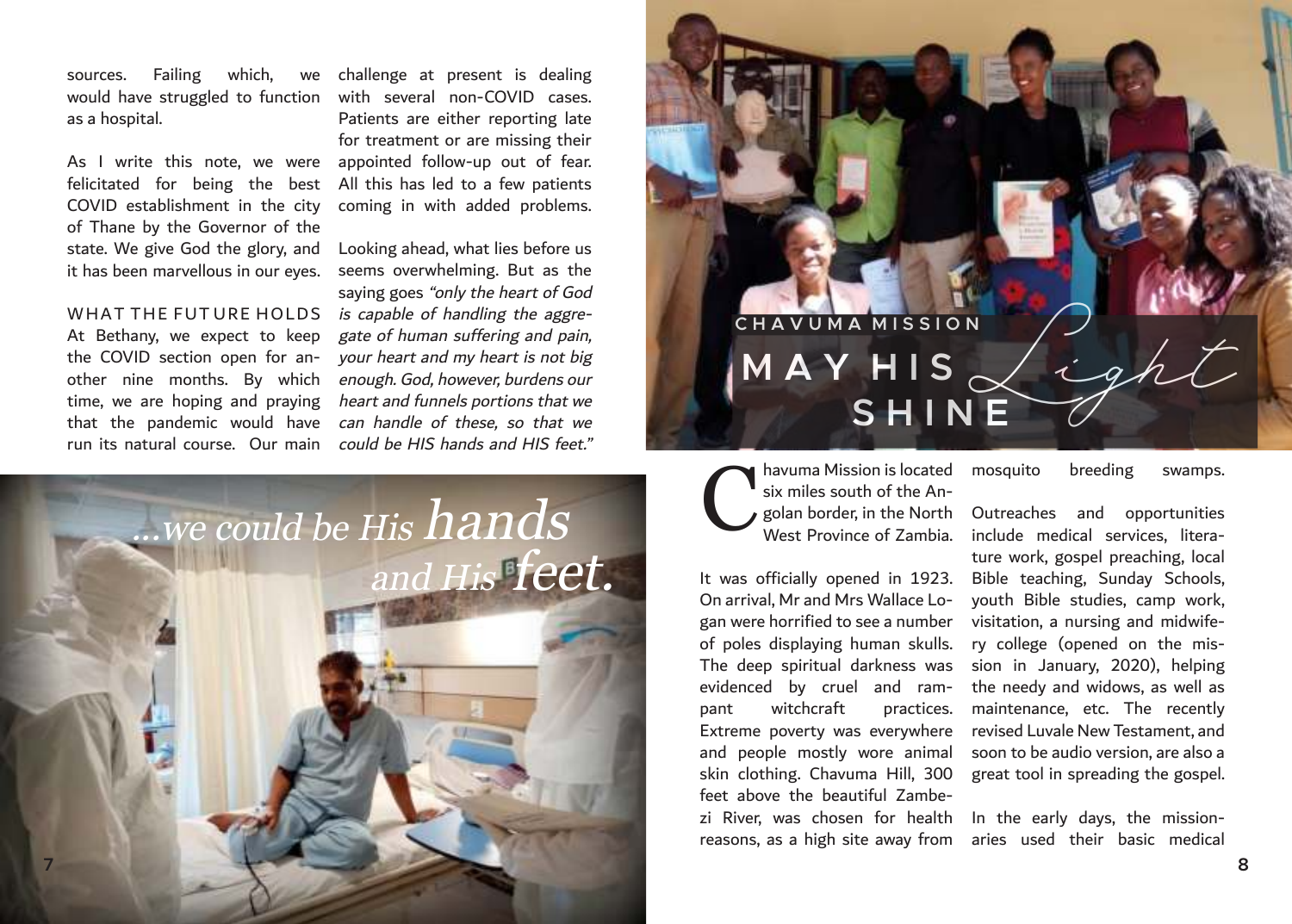

training to visit villages and give help.

Later, small thatched roof buildings were constructed to accommodate small numbers of patients. After the government hospital was There are several health posts and built 52 miles away in Zambezi and had a doctor present, serious patients were transported there. In 1953, an outpatient clinic was built on the mission then a small maternity room was added. In the 1960's, three more buildings were added, including one for materni-Last year the District Hospity. Regular doctor visits from Chitokoloki Mission were made at that isolation centre for COVID-19 time. In the 1980s, the theatre, cases, which is where we refer our laboratory, administration office COVID patients. If the patients are and two small wards were built, too sick to be moved, we keep them

as well as the laundry and kitchen. Soon after this, five more wards were added as well as a nursing station, x-ray room, and a minor theatre.

C O M M U N I T Y Chavuma Mission Hospital services a catchment population of about 45,000, with many Angolans also coming for treatment. The 100-bed hospital has medical, surgical, paediatric, TB, maternity wards, neonatal ICU, two private rooms, theatre, pharmacy, laboratory, radiology, physiotherapy, and out-patients departments. There is currently one Zambian medical doctor, about a hundred Zambian staff, and two Japanese missionary nurse/midwives.

clinics. Chavuma District Hospital (8km away) was also built seven years ago, but has not been fully equipped yet, so only functions as a clinic. Our hospital receives most of the referral cases from the area.

tal made a room to use as an

at our temporary isolation room to has helped us to purchase medgiving oxygen using Continuous Positive Airway Pressure. We Chitokoloki Mission, and the America. These include mediteam there advised us how to create CPAP, which was so helpful. Though we have a Zambian doctor (for whose salvation we are praying), we often refer difficult surgical cases to Chitokoloki. We frequently consult Dr McAdam and the team over sick patients, and are very thankful for the great help and support they provide.

S U P P O R T Our hospital has been supported both through prayers and gifts sent by individual believers and churches in the UK, Canada, Japan, and the USA. We use these gifts to purchase medical supplies, medicines, hospital consumables, and equipment. Recently, we ordered some oxygen saturation monitors, oxygen flow gauges with humidifiers, a haemoglobin count machine, oxygen masks, curtain rails with curtains, bedside cupboards for patients, and mosquito nets, etc.

support received from MMN

stabilise them first. We have been icines from Durbin, UK. We also consulted with Dr. McAdam at many churches in the UK and North receive numerous parcels of medical and hospital supplies from cines, wound dressing materials, baby layettes, beddings, hygiene items, tracts, clothing, shoes, milk powder, infant formula, and food. Often items arrive at just the needed time, for which we rejoice and give thanks to the Lord. We use the clothing for a food exchange programme each week and get fresh vegetables, fruit, dried fish, mushrooms, sweet potatoes, and cassava flour for the poor and needy people, as well as for hospital patients.

We are very grateful for all the munity). Emmaus Bible courses and Echoes International, which hospitalised for many days. When We are privileged to serve the Lord together with many believers. We are trying to reach out to the patients not only physically but also spiritually. Men from the assembly come in the mornings to preach the gospel over our PA system which airs into the wards and departments. Also tracts, calendars, and Gospels of John are given to the patients (one of many ways literature goes out to the comare also given to patients who are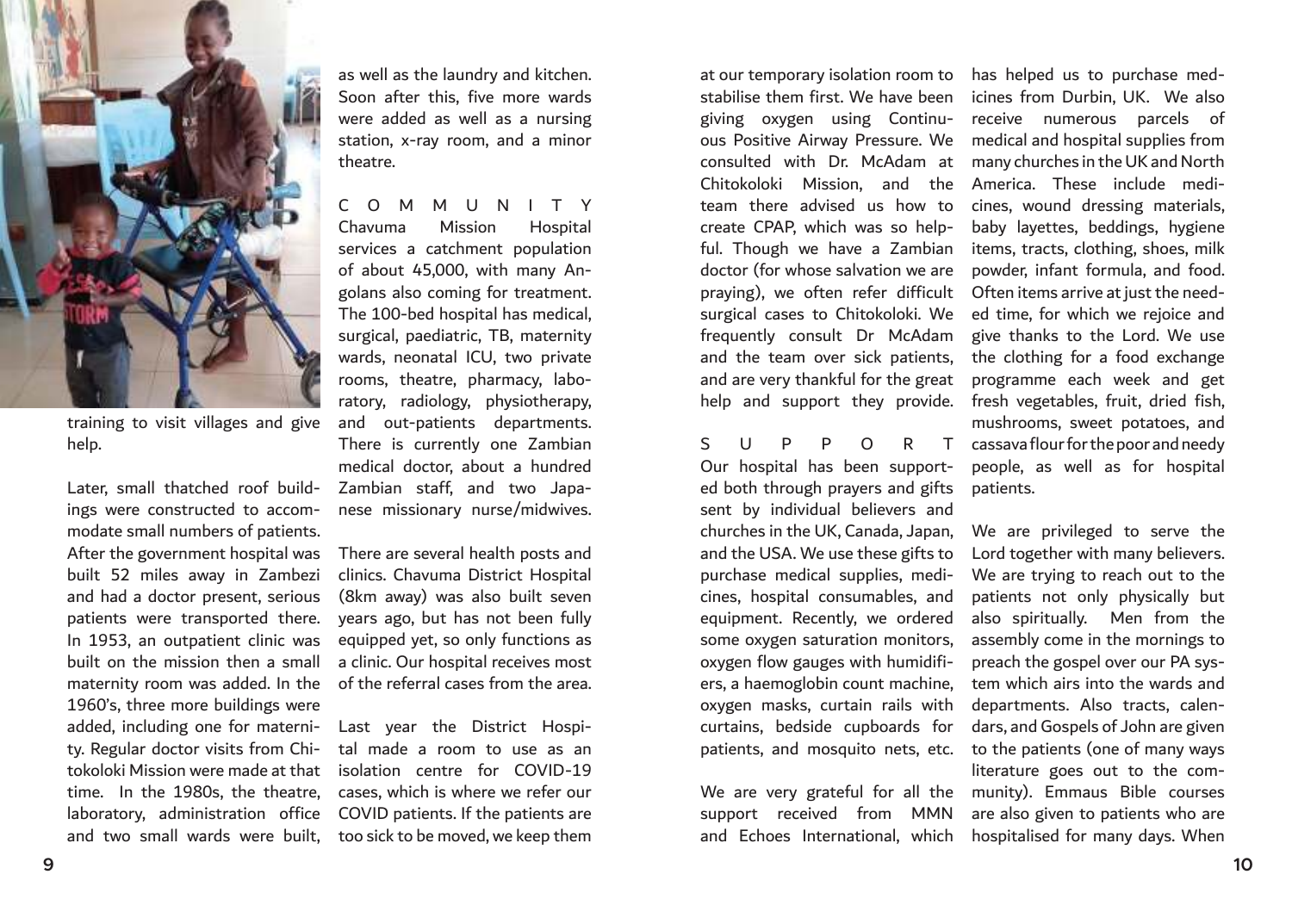

our distribution of baby layettes). In terms of extra support at the hospital, we received some nursing/midwifery/clinical officer students. Since last year the nursing college students have also been coming to do their practicals here. The textbooks, manikins, and other supplies recently sent have been of great help to the college students. We are grateful for them.

we become aware of particular spiritual needs in patients, we ask the assembly elders or other believers to come and minister to them. This year we have had fewer patients coming to the hospital, as people don't want to be swabbed for COVID-19. The number of darkness (where the fear of witch-

deliveries is also much less than craft still enslaves many), and that other years (40-50 per month, the believers would be built up which has drastically cut down in their faith and in God's Word. We thank the Lord for His faithfulness over nearly 100 years of His work here in the Chavuma area. We do appreciate your continued prayers for ongoing staff needs. Please pray that many souls will be reached for Christ, that His light would shine brightly in the



# **MAKINGA** SUSTAINABLI

#### **K I S I I Z I H O S P I T A L , U G A N D A**

stablished in to-reach rural area about seven have life, life in all its fullness". hours drive from Kampala. The are subsistence farmers with very H E A L T H I N S U R A N C E plight has, of course, been greatimpact of the COVID-19 pandemic. Very few people have had the opportunity to receive COVID-19 vulnerable. E

Kisiizi aims to provide holistic scheme.

Kisiizi Hospital is situat-community to fulfil its motto based ed in the Kigezi highlands on the words of Jesus in John of SW Uganda in a hard- 10:10 *"I have come that they might* 1958, health of body, mind, spirit and

majority of people served by Kisiizi C O M M U N I T Y little expendable income. Their The Kisiizi Community Health ly worsened by the lockdown and in Uganda starting in 1996 and immunisations, and so are from Kisiizi. Its motto is*"Affordable* Insurance Scheme is the oldest also the largest, with over 40,000 beneficiaries in around 220 groups across six districts up to 50km access to quality health care" and it is run as a not-for-profit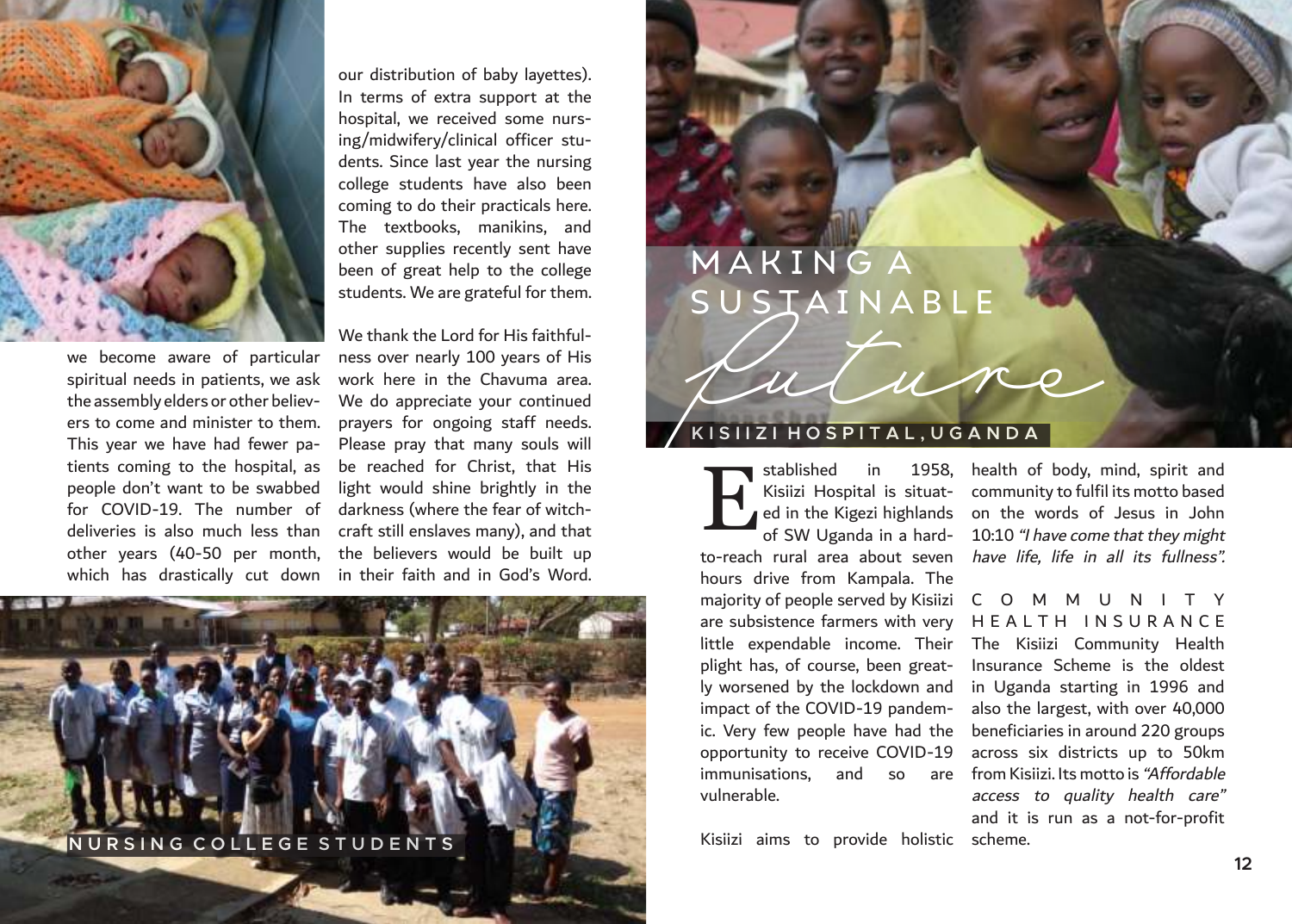Health Organization (WHO) Mothers' Waiting Home. This initigoal of helping people to avoid lies compared to control families in situations with poor trans-

system developed by Kisiizi, showed admission rates to hospital are of their illnesses helped connect the hospital to community allowing targeted

M O T H E R Members of the Kisiizi Commu-to the Mother's Waiting Home. nity Health Insurance Scheme

As well as achieving a key World also have free access to the Kisiizi catastrophic financial expenditure in 2012, two mothers on separate on acute healthcare, Kisiizi research occasions had arrived in Kisiizi has demonstrated major health already dead. They just could benefits. These include a dramatic not get to the hospital in time, reduction in Childhood Stunting of having developed complications over 5% a year for member fami-in childbirth and being in remote the same communities. Stunting is port. Kisiizi, with the assistance a marker for how well nourished a of Kisiizi Partners, built the child is and relates to their dietary 24-bed home and it has been intake and the frequency of illness. a huge success, with over 400 A reduction in stunting will trans-mothers a year coming to stay late into better adult potential. so that they are in a safe place. In addition, Stre@mline, the IT they can immediately move to ative arose from a terrible tragedy; As soon as they go into labour, Maternity.

only half those of non-members! The mothers in the home have a This is due to patients attending Matron on duty at night to watch earlier in the course over them and they are reviewed the Scheme has removed one of the all is well. Another benefit has barriers: namely the fear of high been that these mothers rest, expenditure. Stre@mline has whereas if they had remained at education to prevent diseases. for both the mothers and their W A I T I N G H O M E died at home if they had not come by a midwife every day to ensure home, they would be still digging groups in the fields, carrying water etc. health The result is better outcomes babies, and we know that there are ' S some who would definitely have



B A B Y U N I T dad. do not have neonatal services. for the Vulnerable'. Here is one P R O G R A M M E



S P E C I A L C A R E coming back to visit with her Kisiizi provides a Special Care this little girl was born weigh-Baby Unit (SCBU), which by ing only 800 grams in Kisiizi and western standards is very basic was cared for over many weeks and yet has helped large num-until she was strong enough to bers of babies, including many go home. It is a great joy to see sent from other hospitals that such children growing up healthy. Now, aged nearly four,

# It is part of Kisiizi's theme of 'Care N U T R I T I O N

of the "graduates" from SCBU Of course one of the key requirements for health is good nutrition and, sadly, Kisiizi still sees many undernourished children and adults. Malnourished children are far more vulnerable to infections and can quickly become cold or drop their blood sugars. The economic pressures of COVID-19 and the resultant lock down has exacerbated the problem greatly. In addition to education about the need for a good diet, Kisiizi has demonstration gardens to show that it is possible to grow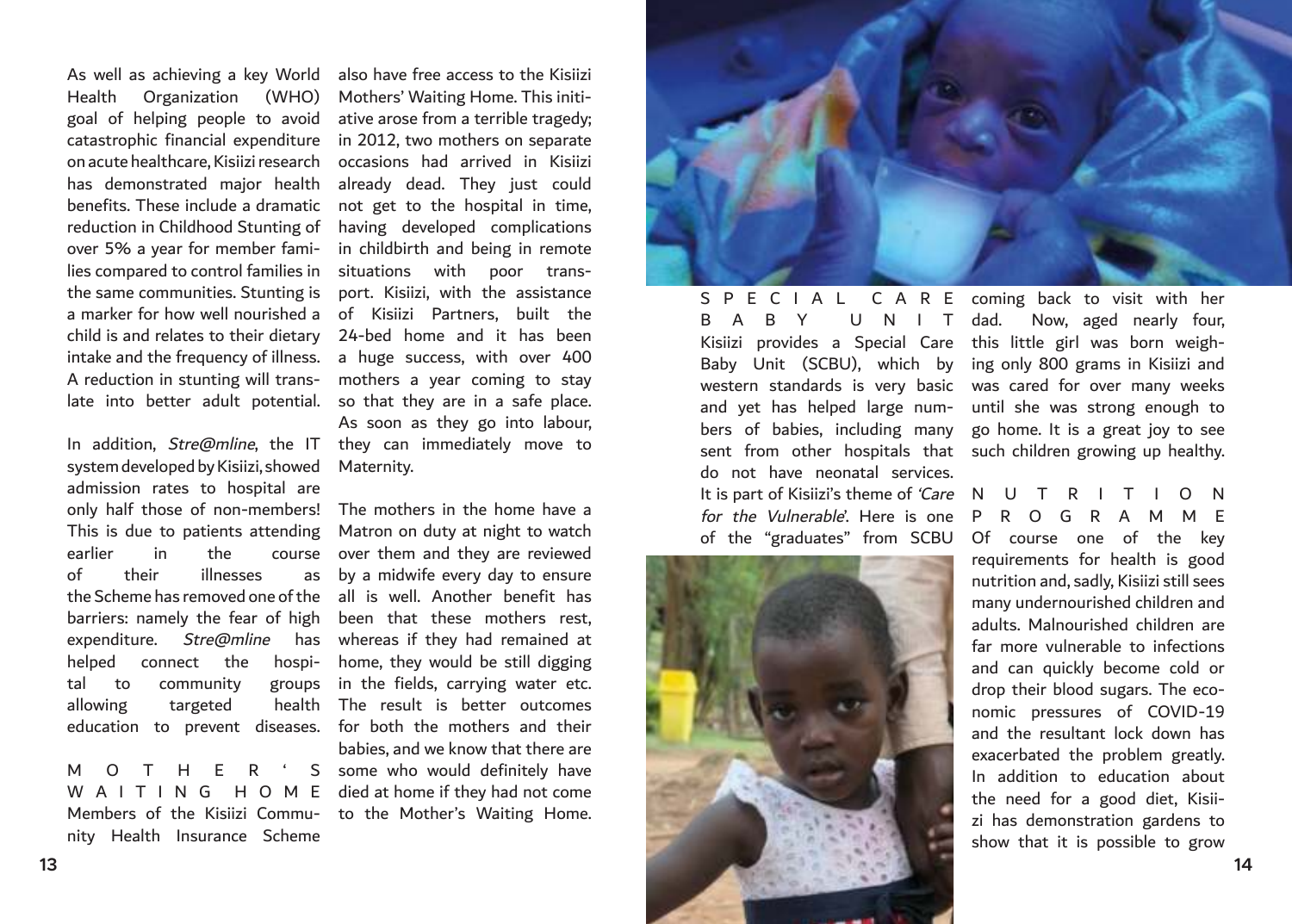ent foods with local resources.

of these gardens in the very malnourished children came,

Kisiizi also has chicken and goat projects and will give some families a chicken to take home so they have an ongoing supply of eggs,

These interventions can radically help a family recover and move forward as they treat the root cause of the problem, which is poverty.

Kisiizi operates the Ahumuza (He cares) Centre with in-patient and day-patient services and runs outreach clinics four times a month into local communities seeing hundreds of patients. For decades Kisiizi was the only rural hospital providing in-patient



a range of vegetables and differ-mental healthcare. This wonderful Kisiizi has also established some set up in memory of Jamie Devacommunities from which the of Haemolytic Uraemic Syndrome. centre was built with support from Jamie's Fund, a UK based charity ney, a little boy who tragically died

to help prevent further cases. As with many parts of the and others are given a goat for milk. in supporting Mental Health Gap M E N T A L H E A L T H ers, prison wardens, as well as world, the extra pressures of the pandemic have affected the mental health of many in local communities. As well as outreach with curative services, Kisiizi is also active Action Programme training, a modular course developed by World Health Organization, helping a range of personnel to recognise and manage mental illness. These include teachhealth workers, because it is clear that there are far too few psychiatrists to meet the need. Therefore, supporting earlier diagnosis and management of milder cases can free up specialists to treat the more severe patients.

> Kisiizi will still periodically receive patients shackled in their communities, when the villagers just do not know how to cope with them. It is a great joy to remove the shackles and see patients restored to their families "in their right mind".

J U S T U S The compassion and care given by the Ahumuza Centre mental health staff to many vulnerable patients is heart-warming as we see the fruit.

This young man, Justus, was found by police in a drainage ditch having had seizures. They brought him to Kisiizi knowing he would be cared for.

On arrival, Justus was weak and unable to eat well. At that time nobody knew who he was or where he came from, but as he improved on treatment the team were able to trace his family and re-unite him with them.

There was great joy in his household when he was reunited with them. Justus' story is another example of Kisiizi's Christian witness of caring for the vulnerable.





Sadly, there are some patients who are diagnosed with epilepsy but who have had seizures in the community and even sustained burns when falling into fires. In the current pandemic, there have been challenges in accessing supplies of important anti-epileptic medication such as carbamazepine.

Please pray for God to lead the team to the right people to fill some important staff vacancies. They would value prayer for God's ongoing provision of the resources needed to care for the vulnerable. Please pray for wisdom for Management in planning and prioritising in the current uncertain climate. Pray too for Kisiizi to continue to share "Life in all its fullness" with patients, attendants, staff and community.

www.kisiizihospital.org.ug www.streamlinehealth.org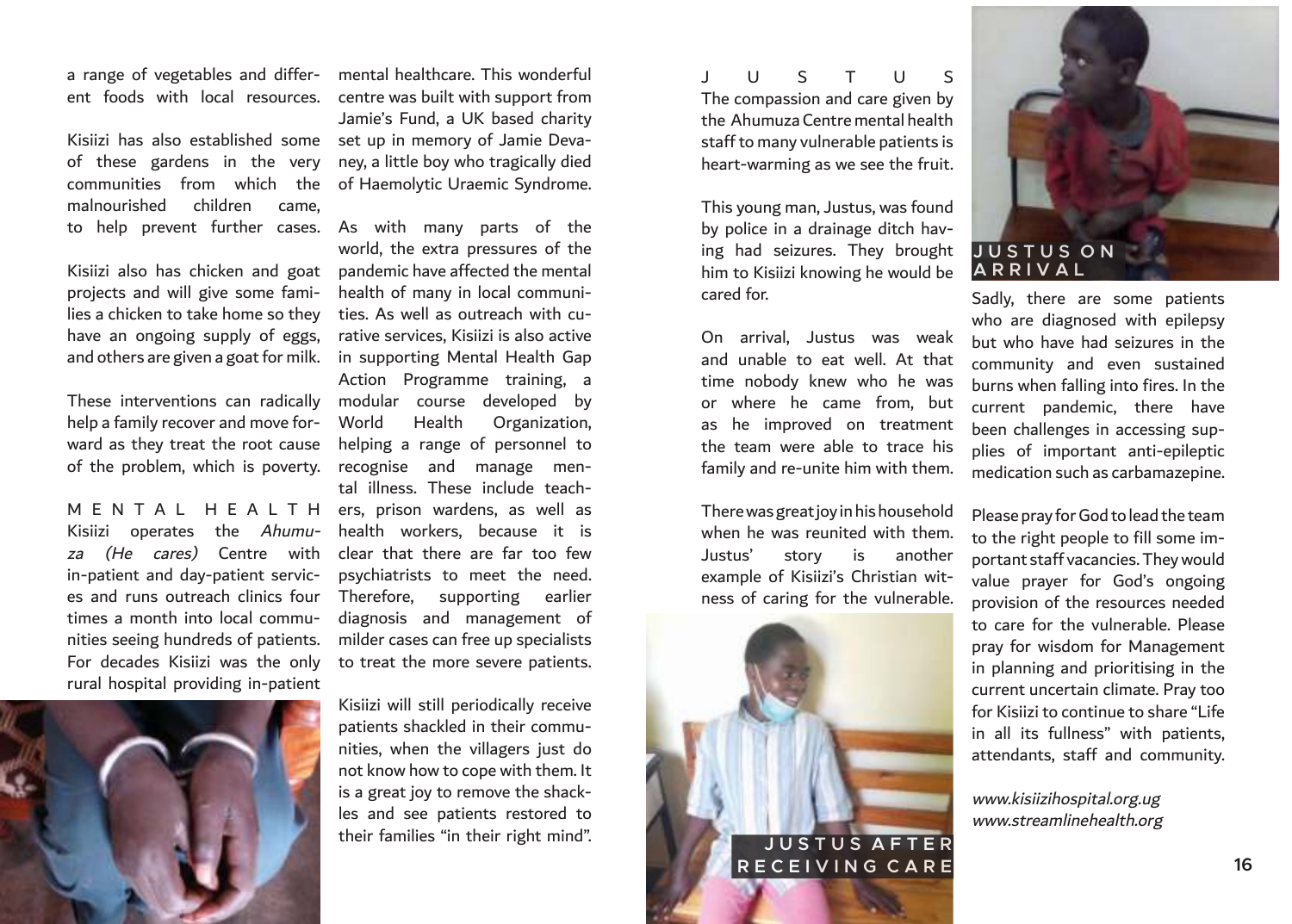

Ŧ

#### **C H I T O K O L O K I M I S S I O N H O S P I T A L**

am a paediatrician serving the Lord at Chitokoloki Mission Hospital, Zambia. In 2014, after studyingTropical Medicine in Liverpool I made the first of many regular visits: I currently spend at least half of each year in Zambia. I

My main role is to lead the general paediatrics service, though I also see adult medical patients on the ward and in clinic. I am only found in theatre for Caesarean sections, when I attend for the baby. Common paediatric problems include malaria, infections, malnutrition and

fractures (strongly associated with the mango season). The paediatric ward is currently being refurbished to include a small High Dependency Unit for very sick children. This will also allow us a small neonatal unit. The recent arrival of Zesco power supplies benefits us greatly.

My particular interest is neurodisability and I see many children with developmental problems. Some have syndromes like Downs; others have cerebral palsy, often related to complications around birth or illness in early life, including cerebral malaria. Physiotherapy forms an integral part of their management. In addition, I hold outreach clinics for children at Kabompo and at Loloma Mission Hospital. At Kabompo, Mr Lingford Kayombo, a brother from the assembly, heads up the local Wukwashi wa nZambi support group. He turns his home into a clinic for my visits. In a typical clinic I see up to 40 patients, often with complex difficulties. Resources are limited: there is little in the way of either therapy or specialist equipment such as seating. On occasions, we have used alternative technology to make equipment, but this is time consuming and difficult to fit into the busy hospital schedule.



Edi is a local young man in his late twenties who has choreo-athetoid cerebral palsy. He spent 18 months in Kitwe at the Wukwashi wa nZambi centre, where he benefitted from regular physiotherapy, help with activities of daily living and basic education (he had always wanted to go to school). He is now back in his village with a full-time carer. During my regular visits, he always asks what Scriptures I have been reading and expresses appreciation of a simple gospel message.

Hospital life is busy, but spiritual work is important too. Together with one of the nurses, I hold a weekly children's meeting on ward with choruses, memory verse learning and a Bible story. One bright little boy learnt the seven 'I am' texts from John's Gospel during his admission. I also meet with a couple of young sisters from the assembly each week for a time of Bible study.

It is a great privilege to serve the Lord here and I thank Him for dedicated medical and nursing colleagues, both missionary and Zambian. At the time of writing, we have a surge of COVID-19 cases in the community, which impacts on our services. In the goodness of God most people have only mild symptoms. Currently we have adequate supplies of oxygen and PPE. We thank the Lord for this provision.

We would greatly value prayer for: Hospital work - Pray for wisdom and sensitivity from the Lord in dealing with patients and their families. They are people who need a Saviour and we must show them the Lord Jesus as we care for them. Gospel outreach: a Gospel message goes out each day at hospital. Both children and parents hear God's Word each week on the ward. Edi and his carer - Edi has made a simple profession of faith in Christ; his carer is unsaved. The COVID-19 situation here - there has been a surge of cases in the past month. Pray that numbers will soon fall and for the protection of hospital staff.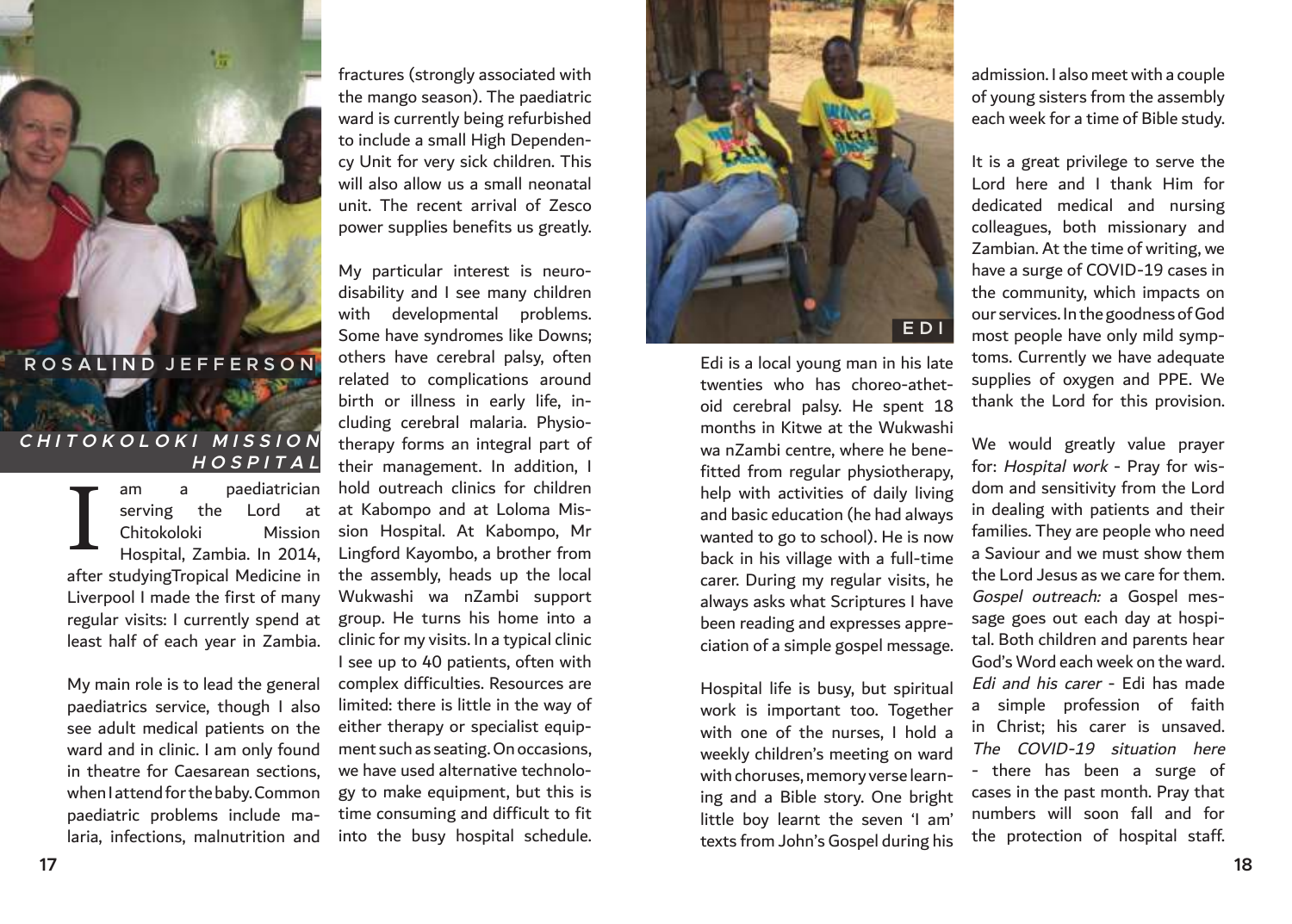Reaching P O O R & M A R G I N A L I S E D

**1 T O A N O T H E R , P A K I S T A N** 

Pakistan by: providing education and training to equip and empower, mobilise human and material resources to create enterprise, seek spiritual wholeness for each individual and pursue sustainability for long-term success. T

The project is based in Multan, which is a city in the Punjab province, Pakistan. It is Pakistan's fifth largest city by population (4.3 million) and has an area of 133 sq km.

The city is located on the banks high prices and not providing acof the Chenab River in the geographic centre of the country.

Sufis/City of Saints because of the large number of shrines and Sufi saints from the city. The city is blanketed with bazaars, mosques, shrines, and ornate tombs.

The city has grown to become an influential political and economic centre for the country, with a dryport and excellent transport links. Multan is famous for its crops: wheat, cotton, sugar cane, mangoes, citrus, guavas, and pomegranates.

he project '1toAnoth-BEGINNINGS er' exists to improve Since October 2010 1toAnother the lives of poor and has been helping poor and marmarginalised families in ginalised families through loans, training, food distributions, building homes, medical camps and establishing healthcare facilities. 1toAnother aims to continue this work by providing a health facility on the outskirts of Multan City.

Multan is known as the City of public, but not many facilities have There are many hospitals in Multan, but very few that help families who have little resources. Many of these poor families have to take loans in order to pay hospital fees. Private hospitals in the area have a reputation of charging ceptable healthcare. Government hospitals are required to provide free healthcare to the general adequate medical staff and, due to poor standards, the majority population is forced to seek healthcare from private institutions. Victoria Memorial Hospital is currently situated on the outskirts of the city. However, with a rapidly growing population, we expect to cater to thousands of families within five to ten years. The main aim of this project is to provide good and affordable healthcare to poor and marginalised families.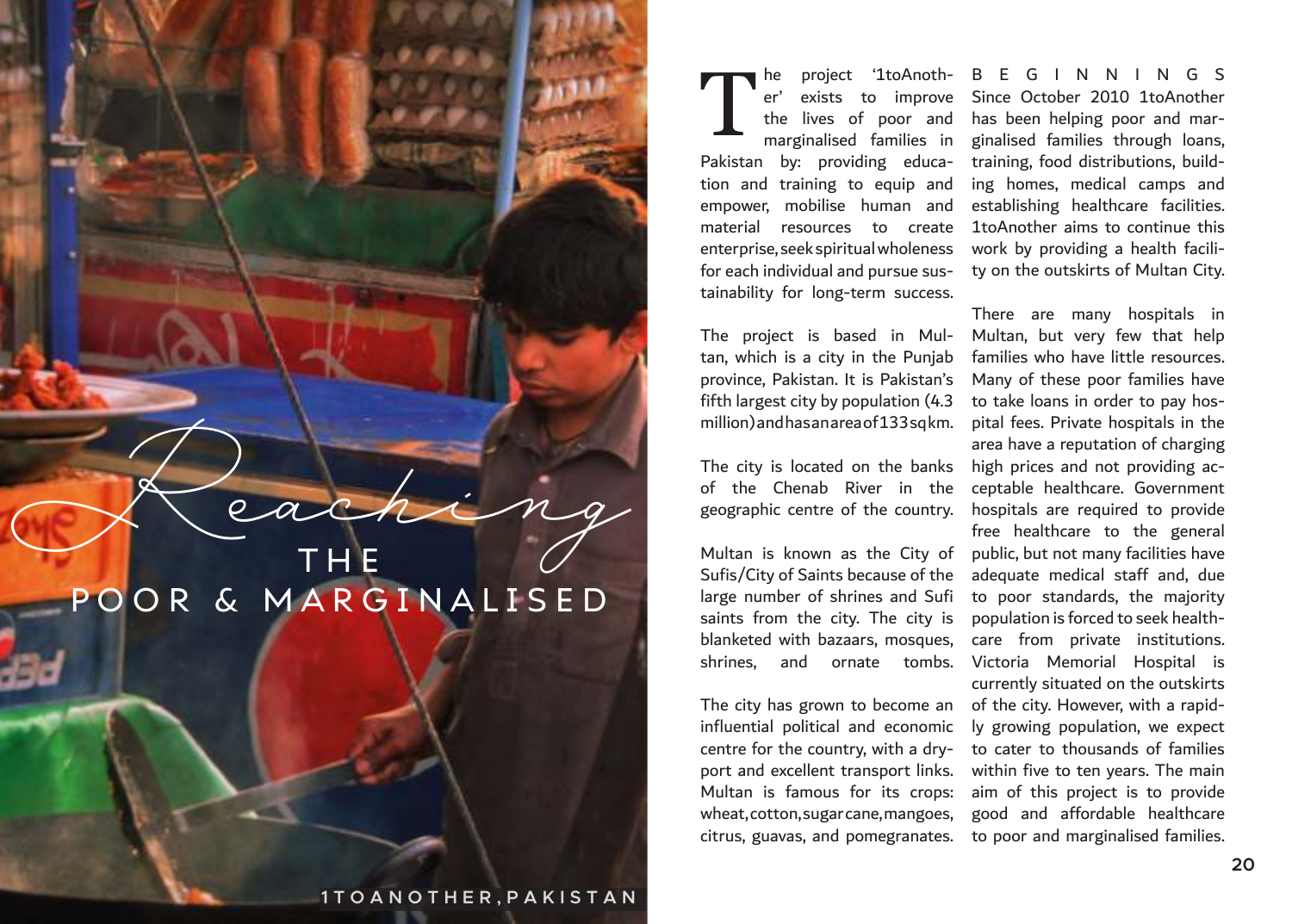A C T I V I T I E S Construction of the hospital was completed in early 2017; but, due to various reasons, 1toAnother was unable to start functioning. Four years on, Victoria Memorial Hospital (VMH) was inaugurated on 28 February 2021 and we saw our first patient on 6 March. This was an incredible moment for us as a team as we had been waiting for four years to see our efforts materialise. We are grateful to donors that have provided financial and prayerful support, but most importantly we are thankful to God for providing us this

opportunity to serve our community through this hospital, which ultimately seeks to glorify God.

Our initial plan was to provide healthcare focused on women, children and terminally ill patients but over the last several months we have seen a greater need for providing general medical care. We are very pleased to have Dr. Naz Akhtar on our medical team as a visiting doctor. Currently, she is visiting once a week, but hopefully, as the flow of patients' increases, she will increase her visits.



P A T I E N T C A R E Between 6 March and 31 July VMH has been able to serve a total of 246 patients. Ideally, we would like to see these numbers increase and we are hopeful that with Dr. Naz on the team, they will. She has only been with us a few weeks; therefore, we expect these numbers to rise in the coming weeks and months.

Our hospital was in need of an ultrasound machine, and we are grateful to Medical Missionary News for supporting us and providing the much needed funds to purchase this. We were able to acquire this just after Dr. Naz joined our hospital and we look forward to her utilising it to help our patients.

In addition to focusing on between four and five days a providing general healthcare, the week to run the out-patient clinic. hospital will also be running an eye-care clinic with the view to perform cataract surgeries within the next month. We are thankful to our friends and supporters in Australia who have provided us the opportunity to purchase all the necessary equipment to run this eye clinic, and we are currently in the process of hiring an optometrist and an ophthalmologist.



E Y E C L I N I C and have an optometrist visit Our plan is to have the ophthalmologist visit once a week when surgeries are required

> We intend to provide cataract surgeries at the lowest costs possible, and will also provide some surgeries free of cost for those that cannot afford them.

> PRAYER Our biggest challenge has been finding a doctor. It has taken us four months, but we are very grateful to Dr. Naz for joining us. We hope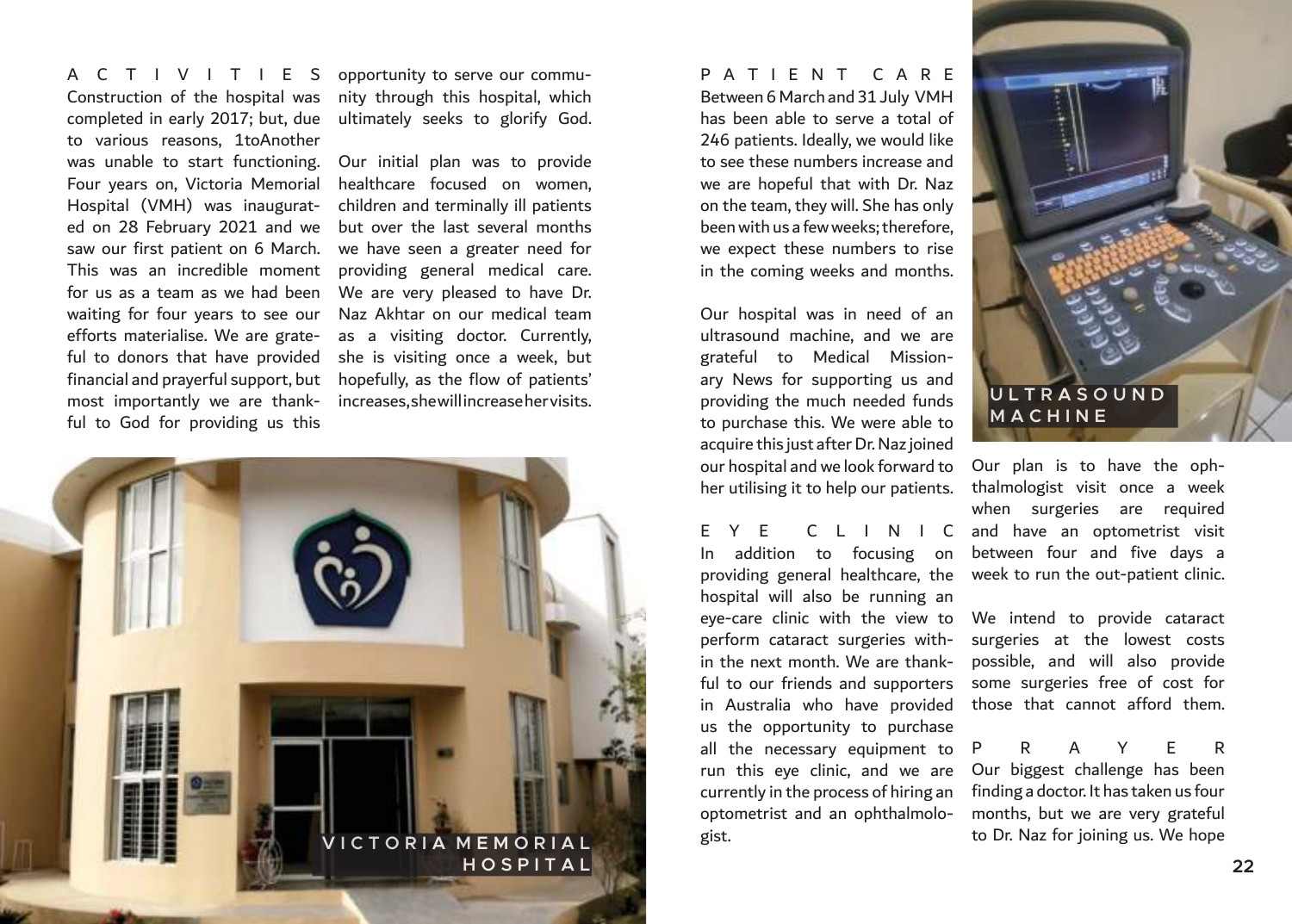of our surrounding community. Please pray for our medical team as they serve on the frontlines.

necessary supplies so that we to Him for His provisions and for can care for our patients better. the opportunities to serve. Pray We have a great need for surgical instruments and other equipment, so that we can start performing surgeries. Please pray that God would provide the

Please pray for continued support this hospital for His glory, and for our operational costs. We have enough to get us through 2021,

that by having her on board, we but will still need financial support will be able to serve a larger part for operating costs in the coming year. We are hoping that our locally generated income will increase, which will allow us to be less dependent on financial support.

> Pray for wisdom as we look to recruit qualified personnel for our eye clinic.

> God is good and we are thankful that God would continue to use that it will provide healing to many in the coming months and years.



Pray that God would continue for His  $\bar{\text{g}}$ lOry... to use this hospital 23 **for Highlands**  $\mathbf{24}$ 

#### **H E A L A F R I C A D E M . R E P. O F C O N G O**

**P <sup>R</sup> <sup>O</sup> <sup>J</sup> <sup>E</sup> <sup>C</sup> <sup>T</sup>**

**<sup>F</sup> <sup>O</sup> <sup>C</sup> <sup>U</sup> <sup>S</sup>**

#### What do you do?

WorldShare's ministry partner, HEAL Africa, runs a Christian medical ministry compassionately serving vulnerable people and communities through a holistic approach that HEAL Africa has approach to healthcare, education, community action, and leadership development. What began as a small teaching hospital has now grown into one of only three referral hospitals in the Democratic

Republic of Congo, providing health services to Congolese people who would otherwise have no access to basic healthcare. The holistic put in place goes beyond the physical by integrating psycho-social, economic and spiritual aspects, first affecting the individual and then extending to the community.

How do you do it?

obstetrics and gynaecology atrics and internal medicine. The HEAL Africa's Mercy Fund. Medical research and training for doctors supported the Mercy Fund in 2017. and other healthcare professionals. It is the only hospital with an

In the eastern city of Goma, the emergency care unit and a specialist HEAL Africa hospital provides emergency doctor. Many patients general surgery, orthopaedics, who arrive at the hospital cannot (including fistula repair), paedi-treated free of charge thanks to hospital also serves as a centre for Missionary News generously pay for their treatment and are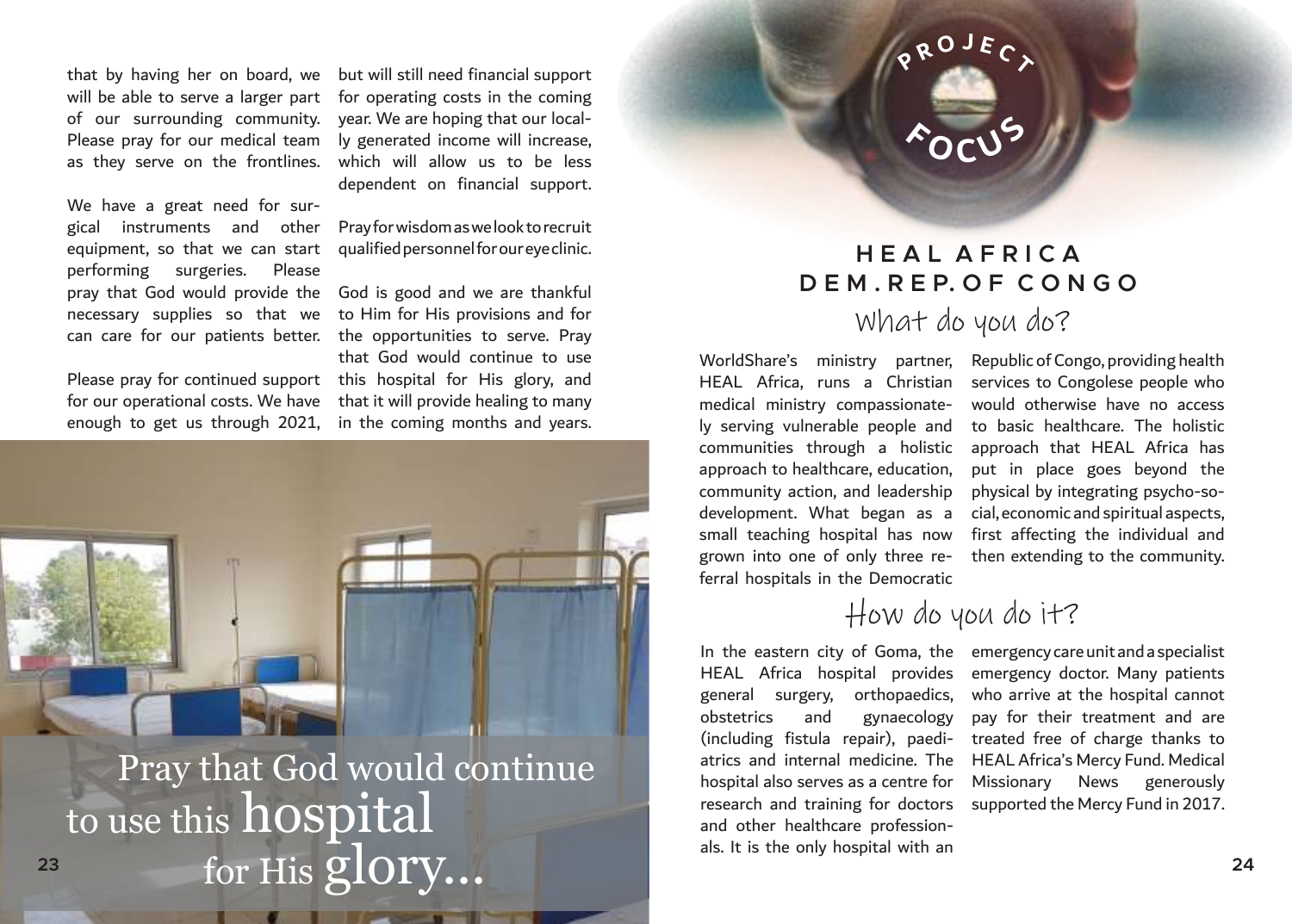

HEAL Africa recently

## What impact have you had?

the support of the Mercy Fund. His mum Chloe said, "I thank God very much for all those who help people like us…I was not able to pay for my son's healthcare…May God bless you all."

helped a three-year-old boy, trauma, in conflict-torn commu-Moise, who would have lost his nities, by providing counselling leg and possibly his life without and sharing the love of Jesus. HEAL Africa also runs a Chaplaincy Training Programme that trains both male and female chaplains to provide holistic and spiritual care at the hospital, in prisons, schools, churches and in the wider community. After their training, the chaplains work to bring restoration to the broken hearts of vulnerable people suffering with

### What are some of your biggest challenges?

On the evening of 22 May the active volcano, Mount Nyiragongo, erupted on the outskirts of Goma. Many were left homeless, grieving or traumatised, and thousands of children were separated from their parents during the evacuation of the city. We praise God that the lava did not reach the hospital and, although some patients had to be evacuated for a period, there

was no damage to the facilities. HEAL Africa continues to battle an increasing number of COV-ID-19 cases during a third wave. Recently, Medical Missionary News provided funding for desperately needed patient monitors and oxygen concentrators, critical for treating patients in intensive care, including those suffering with COVID-19.



### How can we be praying?

Please give thanks to God for they provide supervision, guidance the faithful support that HEAL and reintegration for children sep-Africa has received from Medical arated from their parents due to Missionary News, WorldShare the volcanic eruption, and as they supporters and others over many treat and care for those affected years.

Please pray for HEAL Africa as the Democratic Republic of Congo. by the third wave of COVID-19 in